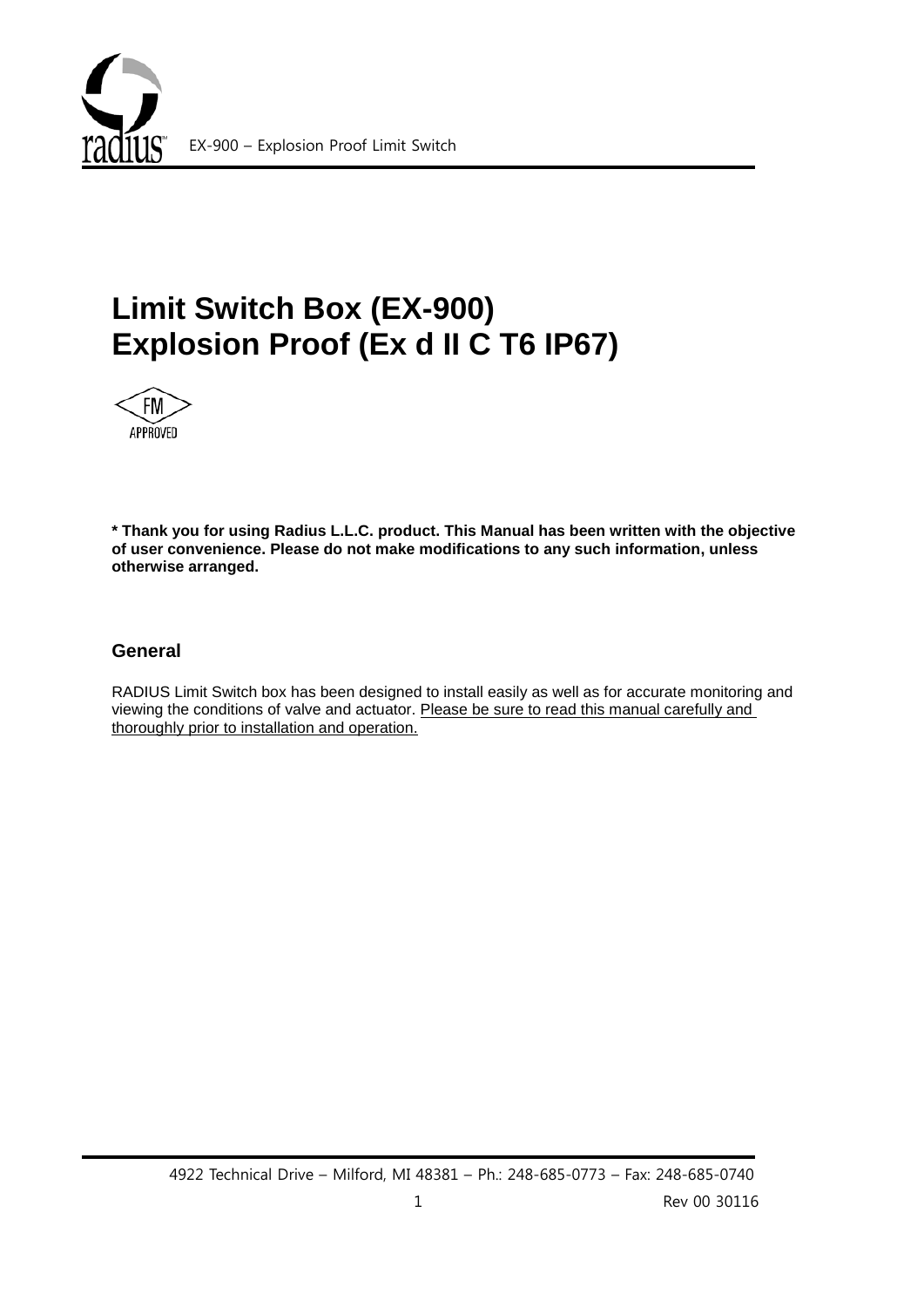

# **Product Specification**

| Model                    | RX-900-0                                                      | RX-900-1           | RX-900-2           | RX-900-3                 | RX-900-4 | RX-900-5 | RX-900-6 |  |
|--------------------------|---------------------------------------------------------------|--------------------|--------------------|--------------------------|----------|----------|----------|--|
| Ambient<br>Temperature   | $-4^{\circ}$ F ~ 185 $^{\circ}$ F                             |                    |                    |                          |          |          |          |  |
| Cable Entry              | $2 - \frac{3}{4}$ " NPT                                       |                    |                    |                          |          |          |          |  |
| Terminal<br><b>Block</b> | $8 - 12$ Point                                                |                    |                    |                          |          |          |          |  |
| Position<br>Indicator    | $0^{\circ} \sim 90^{\circ}$ (Red for Close / Yellow for Open) |                    |                    |                          |          |          |          |  |
| Switch Type              | 2SPDT                                                         | Proximity<br>(PNP) | Proximity<br>(NPN) | Proximity<br>(DC 2 Wire) | 3SPDT    | 4SPDT    | 2DPDT    |  |
| Painting                 | <b>Black Polyester Powder Coating</b>                         |                    |                    |                          |          |          |          |  |
| <b>Bracket</b>           | Steel (AB1 OR AB2)                                            |                    |                    |                          |          |          |          |  |
| Enclosure                | Ex d II C T6 (IP67)                                           |                    |                    |                          |          |          |          |  |

## **Mounting Bracket**

| Model             |  | Material         | Size (Width * Length * height)<br>(mm) |  |  |
|-------------------|--|------------------|----------------------------------------|--|--|
| AB1<br>(Standard) |  | <b>Stainless</b> | 30 * 80 * 20                           |  |  |
| AB <sub>2</sub>   |  | <b>Stainless</b> | 30 * 130 * 30                          |  |  |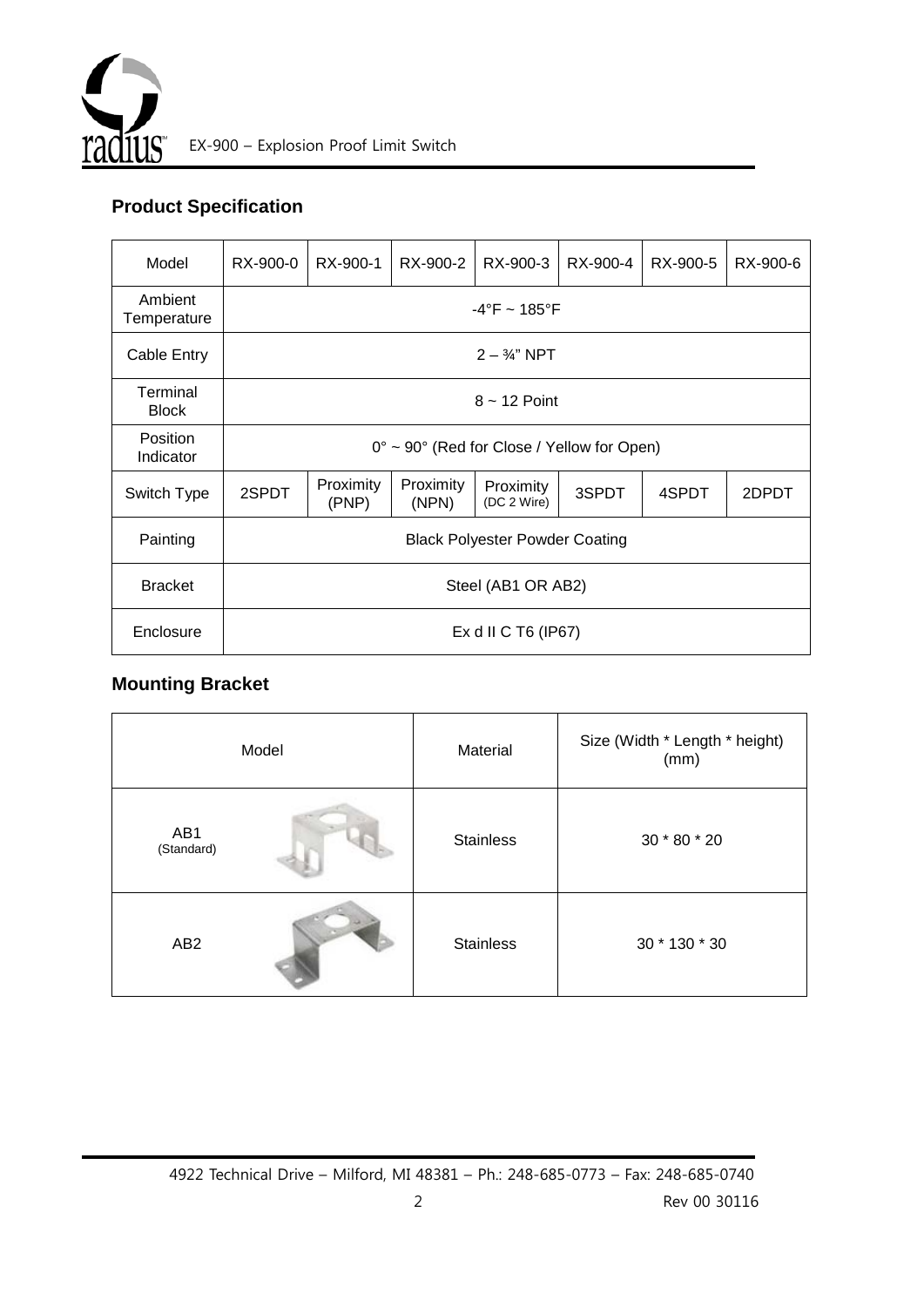

# **Wiring Schematics**

### **EX-900-0 EX-900-4**





|                 | PROXMITY SENSORS                                    | (PNP)                                                                          |
|-----------------|-----------------------------------------------------|--------------------------------------------------------------------------------|
| OPEN<br>SWITCH  | SOLENOID<br>o<br>VALVE                              | 69<br>$\infty$<br>GROUND<br>÷<br>ш<br>r-                                       |
|                 | BLUE<br><b>BLACK</b><br>LOAD<br>BROWN<br>′⊶         | $\circ$<br>zl<br>24V DC<br>ں)<br>م<br>LO<br>$(10 - 30V)$<br>7<br>$\rightarrow$ |
| CLOSE<br>SWITCH | BLUE<br><b>BLACK</b><br><b>LOAD</b><br><b>BROWN</b> | шm<br>(<br>24V DC<br>$(10 - 30V)$<br>$\sim$                                    |

### **EX-900-1 EX-900-5**



### **EX-900-2 EX-900-6**

 $\oplus$ GROUND<sup>e</sup>



#### **EX-900-3**PROXMITY SENSORS (2-WIRE)  $+$   $\bigcirc$   $\overline{\text{LOAD}}$ BLU **BROWN**  $+\tilde{\bigcirc}-10AD$ **OPEN** BLUE



4922 Technical Drive – Milford, MI 48381 – Ph.: 248-685-0773 – Fax: 248-685-0740

TOP SWITCH

BOTTOM<br>SWITCH

 $(OPEN)$ 

(CLOSE)

YELLOW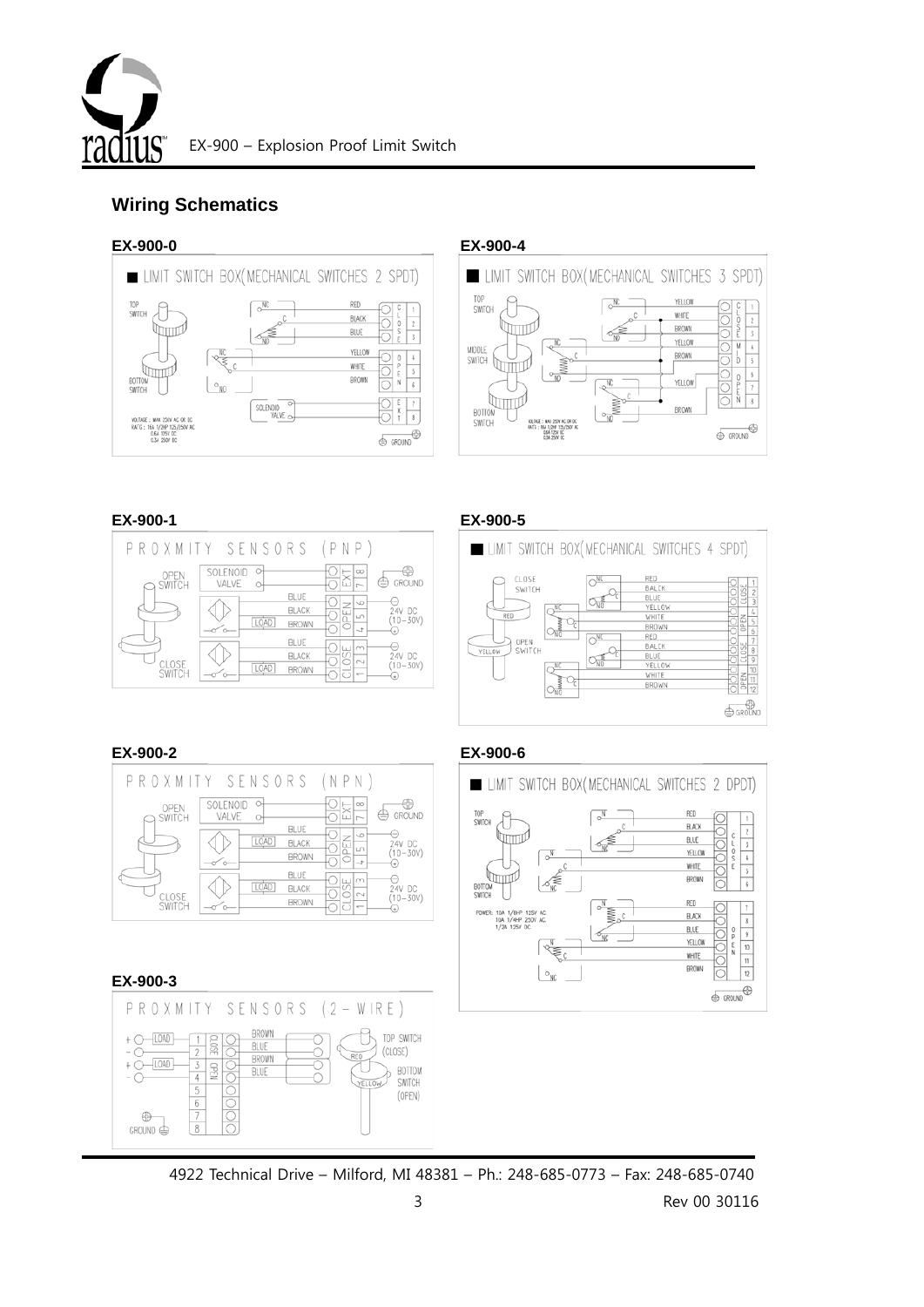

### **Product Structure**

- Parts name and structure (EX-900)



| No.            | Name of Part            | Qty            | Material         | No. | Name of Part                  | Qty            | Material         |
|----------------|-------------------------|----------------|------------------|-----|-------------------------------|----------------|------------------|
| 1              | Cover                   | 1              | Aluminum         | 13  | Cam fixed base(Close)         | 1              | <b>PC</b>        |
| 2              | Body                    | 1              | Aluminum         | 14  | Cam(Close)                    | 1              | PC               |
| 3              | Shaft                   | 1              | <b>Stainless</b> | 15  | Cam Spring                    | 1              | <b>SWPA</b>      |
| 4              | <b>Indicator Cover</b>  | 1              | PC               | 16  | E Snap Ring                   | 1              | <b>Stainless</b> |
| 5              | Indicator               | 1              | <b>PC</b>        | 17  | <b>Ground Bolt</b>            | 1              | <b>Stainless</b> |
| 6              | Cover Insert            | 1              | <b>Bronze</b>    | 18  | Indicator Cover Bolt          | $\overline{4}$ | <b>Stainless</b> |
| $\overline{7}$ | Body Insert             | 1              | <b>Bronze</b>    | 19  | <b>Cover Bolt</b>             | 4              | <b>Stainless</b> |
| 8              | <b>Terminal Block</b>   | 1              | PC.              | 20  | <b>Limit Switch Bolt</b>      | 2              | <b>Stainless</b> |
| 9              | <b>Limit Switch</b>     | 2              | <b>PC</b>        | 21  | <b>Terminal Block Bolt</b>    | $\overline{2}$ | PC               |
| 10             | Limit Switch fixed base | $\overline{2}$ | PC               | 22  | Shaft O-ring                  | 2              | <b>NBR</b>       |
| 11             | Cam fixed base(Open)    | 1              | PC               | 23  | <b>Indicator Cover O-Ring</b> | 1              | <b>NBR</b>       |
| 12             | Cam(Open)               | 1              | PC               | 24  | Body O-Ring                   | 1              | <b>NBR</b>       |

4922 Technical Drive – Milford, MI 48381 – Ph.: 248-685-0773 – Fax: 248-685-0740